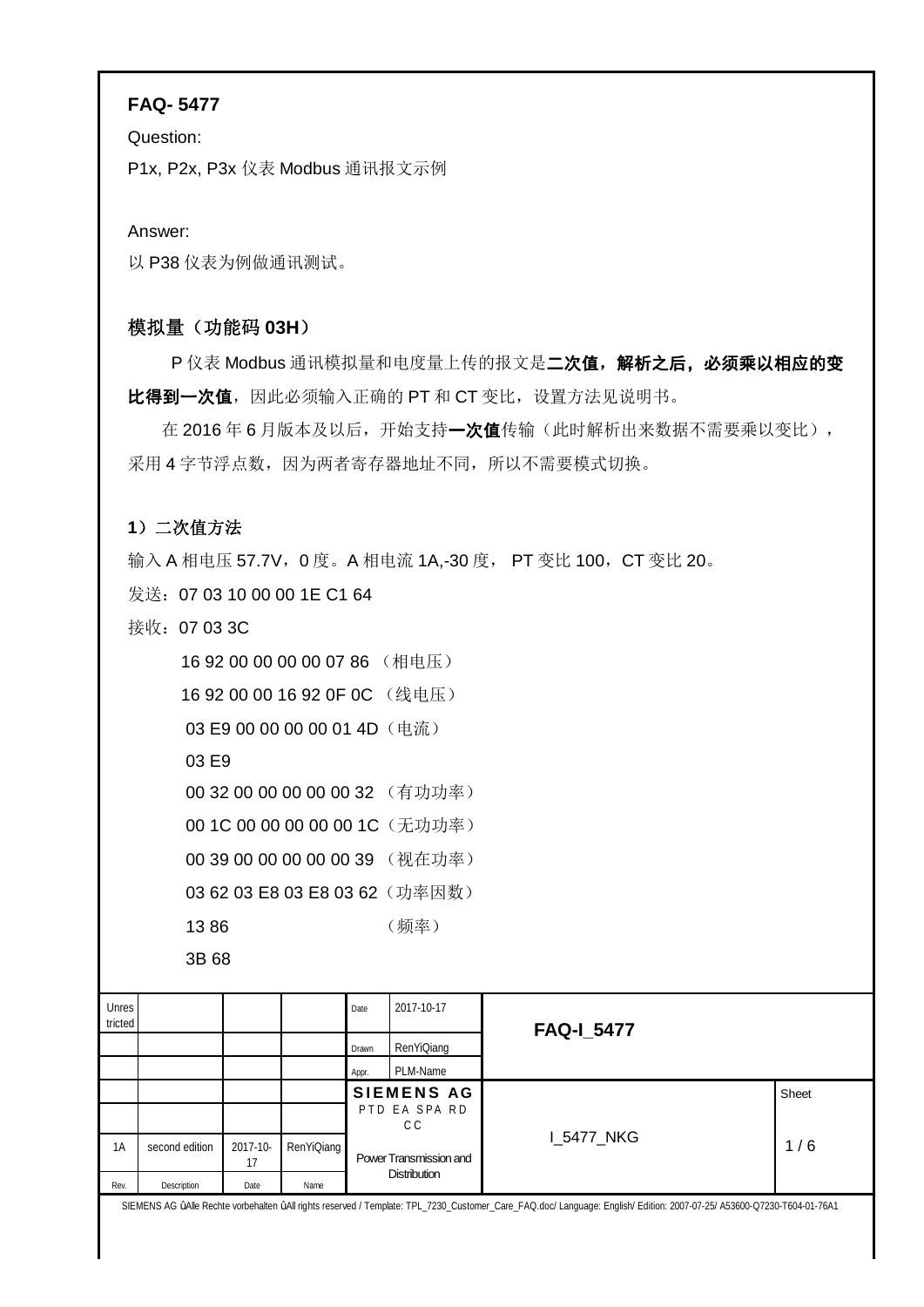解析:

1692H=5778D, A 相电压, 默认系数是 0.01, 得到 A 相电压 57.78V。 03E9H=1001D, A 相电流, 默认系数 0.001, 得到 A 相电流 1.001A, 0032H=50D, 总有功功率, 默认系数 1, 得到总有功 50w, 001CH=28D, 总无功功率,默认系数 1,得到总无功 28Var. 0039H=57D, 总视在功率,默认系数 1,得到总视在 57VA 0362H=866D, 总功率因数,默认系数 0.001, 得到总功率因数 0.866. 1386H=4998D,频率,默认系数 0.01, 得到频率 49.98Hz.

将这些二次的值乘以对应的变比,便得到对应的一次值。

#### 2)二次值方法**.**

A 相电压 57.7V, 0 度。A 相电流 1A,150 度, PT 变比 100, CT 变比 20。

发送:07 03 10 00 00 1E C1 64

接收:07 03 3C

 16 92 00 00 00 00 07 86 16 92 00 00 16 92 0F 0C 03 EA 00 00 00 00 01 4E 03 EA FF CE 00 00 00 00 FF CE FF E4 00 00 00 00 FF E4 FF C7 00 00 00 00 FF C7 FC 9E 03 E8 03 E8 FC 9E 13 86 2D D2

解析:功率和功率因数是负值。

FF CEH, 因为是补码的形式, 转换为实际为-50, 所以有功功率是-50w

FC9EH,因为是补码的形式,转换为实际为-866,所以功率因数是-0.866

将这些二次的值乘以对应的变比,便得到对应的一次值。

### **3**)一次值方法

三相平衡电压 57.7V,三相平衡电流 1A,电流滞后电压 30 度, PT 变比 300,CT 变比 100。

发送:02 03 19 00 00 39 82 B7

接收:02 03 72 46 86 23 FB 46 87 1E 6B 46 86 B5 F5 46

| Unres<br>tricted |                |                |            | Date  | 2017-10-17             | <b>FAQ-1_5477</b> |       |
|------------------|----------------|----------------|------------|-------|------------------------|-------------------|-------|
|                  |                |                |            | Drawn | RenYiQiang             |                   |       |
|                  |                |                |            | Appr. | PLM-Name               |                   |       |
|                  |                |                |            |       | <b>SIEMENS AG</b>      |                   | Sheet |
|                  |                |                |            |       | PTD EA SPA RD<br>C C   |                   |       |
| 1A               | second edition | 2017-10-<br>17 | RenYiQiang |       | Power Transmission and | I_5477_NKG        | 2/6   |
| Rev.             | Description    | Date           | Name       |       | <b>Distribution</b>    |                   |       |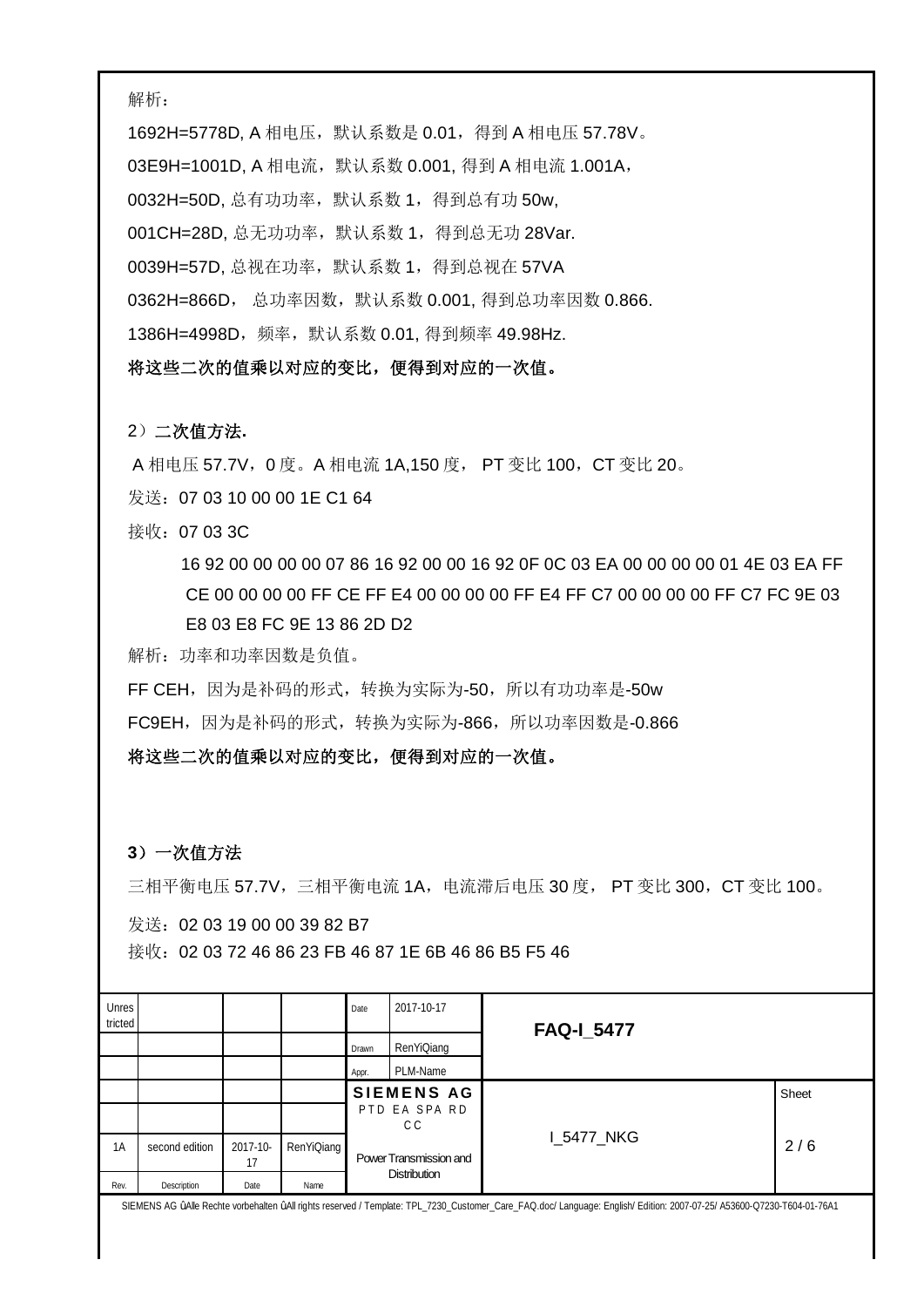86 A8 19 46 E8 D5 23 46 E9 EA 0A 46 E8 F3 14 46 E9 3B 61 42 C8 51 EB 42 C8 B8 52 42 C8 75 C2 42 C8 80 00 3F 19 99 99 49 B4 FC 31 49 B5 C9 81 49 B5 A4 F0 4A 88 19 40 49 54 C4 C1 49 59 A9 40 49 56 A1 01 4A 21 46 91 49 D1 EF 20 49 D3 DF 11 49 D2 F9 61 4A 9E 31 6C 3F 5C B2 D9 3F 5B A6 59 3F 5C 69 1F 3F 5C 75 A9

| 测量量             | 面板显示     | 报文显示        |
|-----------------|----------|-------------|
| U1              | 17.17KV  | 46 86 23 FB |
| U2              | 17.29KV  | 46 87 1E 6B |
| U3              | 17.24KV  | 46 86 B5 F5 |
| UP,avg          | 17.23KV  | 46 86 A8 19 |
| U12             | 29.8KV   | 46 E8 D5 23 |
| U23             | 29.94KV  | 46 E9 EA 0A |
| U31             | 29.82KV  | 46 E8 F3 14 |
| UL, avg         | 29.85KV  | 46 E9 3B 61 |
| $\vert$ 1       | 100.1A   | 42 C8 51 EB |
| 12              | 100.3A   | 42 C8 B8 52 |
| 13              | 100.2A   | 42 C8 75 C2 |
| lavg            | 100.2A   | 42 C8 80 00 |
| IN              | 0.6A     | 3F 19 99 99 |
| P <sub>1</sub>  | 1.482MW  | 49 B4 FC 31 |
| P <sub>2</sub>  | 1.488MW  | 49 B5 C9 81 |
| P <sub>3</sub>  | 1.488MW  | 49 B5 A4 F0 |
| Ptotal          | 4.461MW  | 4A 88 19 40 |
| Q1              | 870kvar  | 49 54 C4 C1 |
| Q <sub>2</sub>  | 891kvar  | 49 59 A9 40 |
| Q3              | 879kvar  | 49 56 A1 01 |
| Qtotal          | 2640kvar | 4A 21 46 91 |
| S <sub>1</sub>  | 1.719MvA | 49 D1 EF 20 |
| S <sub>2</sub>  | 1.734MvA | 49 D3 DF 11 |
| S <sub>3</sub>  | 1.728MvA | 49 D2 F9 61 |
| Stotal          | 5.184MvA | 4A 9E 31 6C |
| PF <sub>1</sub> | 0.862    | 3F 5C B2 D9 |
| PF <sub>2</sub> | 0.858    | 3F 5B A6 59 |
| PF <sub>3</sub> | 0.861    | 3F 5C 69 1F |
| Pftotal         | 0.86     | 3F 5C 75 A9 |
|                 |          |             |

| Unres<br>tricted |                |          |            | Date  | 2017-10-17             | <b>FAQ-I_5477</b> |       |
|------------------|----------------|----------|------------|-------|------------------------|-------------------|-------|
|                  |                |          |            | Drawn | RenYiQiang             |                   |       |
|                  |                |          |            | Appr. | PLM-Name               |                   |       |
|                  |                |          |            |       | <b>SIEMENS AG</b>      |                   | Sheet |
|                  |                |          |            |       | PTD EA SPA RD          |                   |       |
|                  |                |          |            |       | C C                    |                   |       |
| 1A               | second edition | 2017-10- | RenYiQiang |       | Power Transmission and | <b>I_5477_NKG</b> | 3/6   |
|                  |                | 17       |            |       |                        |                   |       |
|                  |                |          |            |       | <b>Distribution</b>    |                   |       |
| Rev.             | Description    | Date     | Name       |       |                        |                   |       |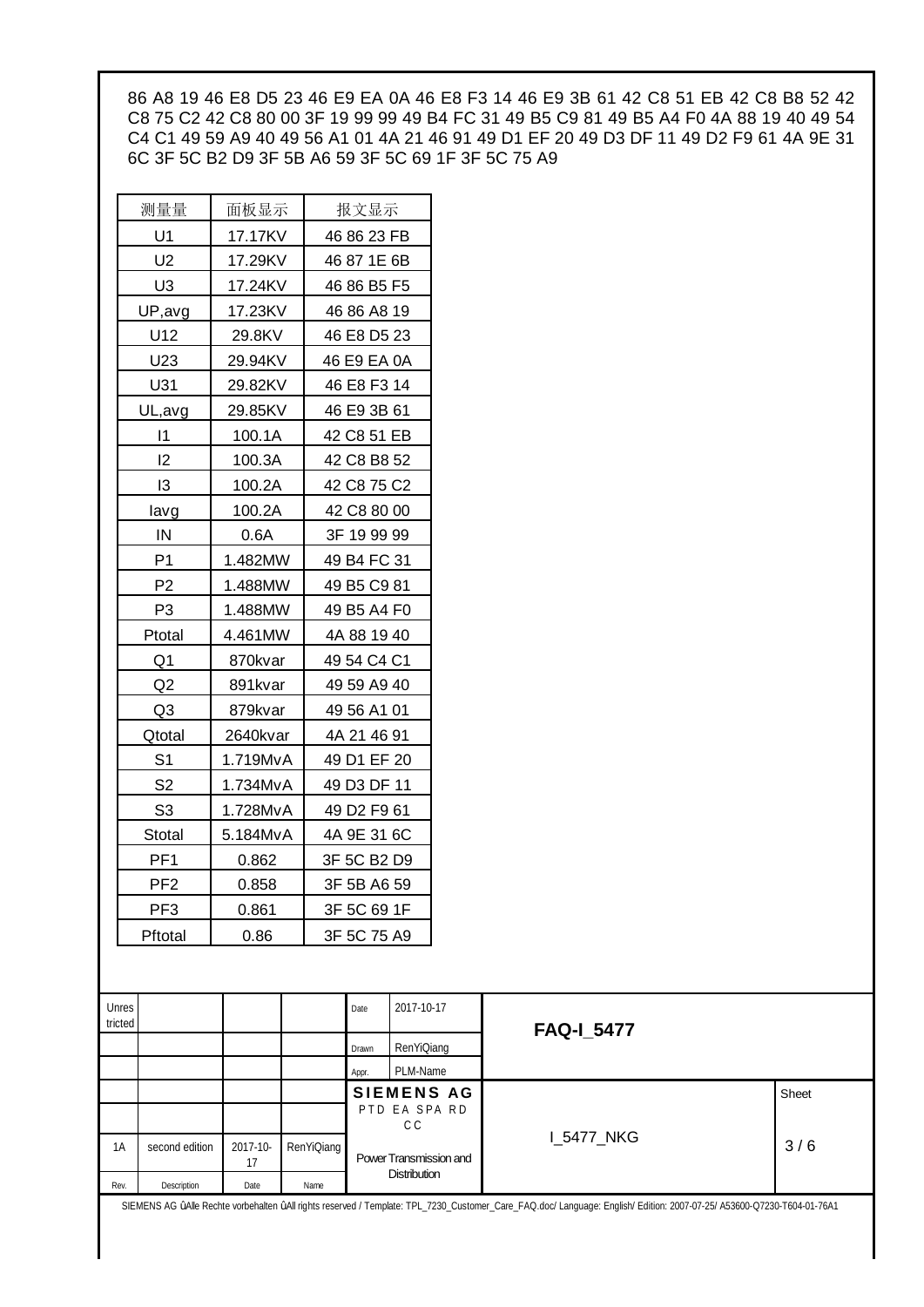### 电度量(功能码 **03H**)

发送:07 03 20 06 00 02 2F AC 接收:07 03 04 00 00 02 12 1D 5E 解析: 00000212H=530D, 正向总有功电度, 默认系数 0.1wh, 得到 53wh, 乘以 PT, CT 变比, 得到 106kWh.

## 输入输出状态点查询(功能码 **03H**)

发送:07 03 01 02 00 01 24 50 接收:07 03 02 01 00 31 D4 第一个输入点闭合

发送:07 03 01 02 00 01 24 50 接收:07 03 02 01 01 F0 14 第一个输入点闭合, 第一个继电器输出

发送:07 03 01 02 00 01 24 50 接收:07 03 02 02 01 F0 E4 第 2 个输入点闭合, 第一个继电器输出

## 报警方式控制字的修改(功能码 **10H**)

发送: 07 10 01 03 00 01 02 00 00 9D 03

接收:07 90 10 AD CD

表示控制操作,无权限,可参照规约文本。这时需要把表改为设置模式

发送: 07 10 01 03 00 01 02 00 00 9D 03

接收:07 10 01 03 00 01 F0 53

| Unres<br>tricted |                |                |            | Date  | 2017-10-17             | <b>FAQ-I_5477</b> |       |
|------------------|----------------|----------------|------------|-------|------------------------|-------------------|-------|
|                  |                |                |            | Drawn | RenYiQiang             |                   |       |
|                  |                |                |            | Appr. | PLM-Name               |                   |       |
|                  |                |                |            |       | <b>SIEMENS AG</b>      |                   | Sheet |
|                  |                |                |            |       | PTD EA SPA RD<br>C C   |                   |       |
| 1A               | second edition | 2017-10-<br>17 | RenYiQiang |       | Power Transmission and | I_5477_NKG        | 4/6   |
| Rev.             | Description    | Date           | Name       |       | <b>Distribution</b>    |                   |       |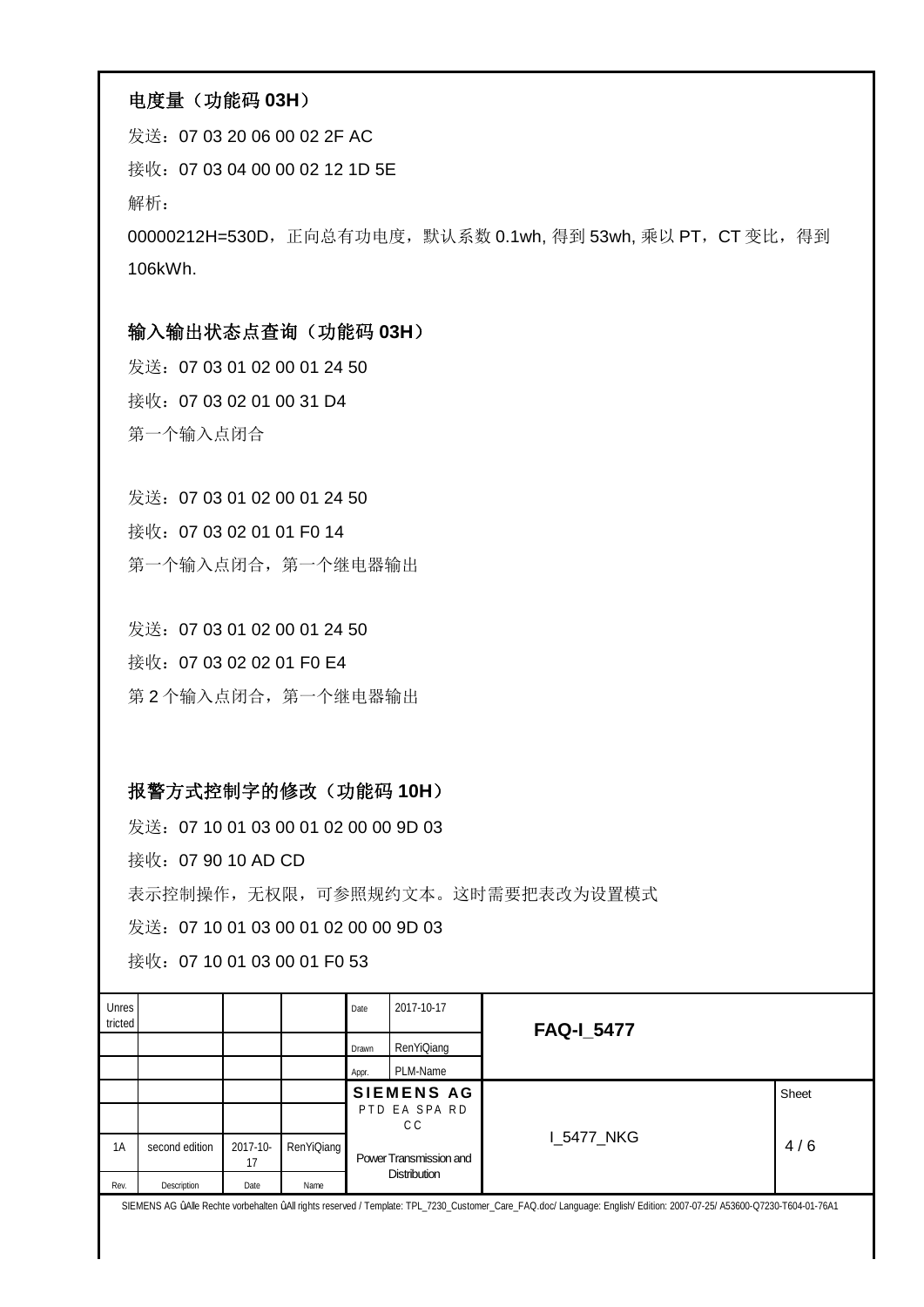对继电器输出模式设置为00,就是设置为手动模式,此时可以遥控

发送:07 10 01 03 00 01 02 00 03 DD 02

这是把输出模式改为 03,表示两个继电器都是越限报警模式。

## 遥控(功能码 **10H**)

发送:07 10 01 00 00 01 02 00 01 5C F0 接收:07 10 01 00 00 01 00 53 将继电器报警方式改为手动方式后,对继电器 1 进行合闸操作成功。 可以对继电器输出方式进行设置,脉冲宽度为 0 为保持型,其他数值表示的是脉冲宽度, 寄存器地址见说明书。

### 注意:

- 1.进入设置模式的方法是同时按回车键和返回键。
- 2. 二次值方法中,功率最小的单位是 1, 如果运行负荷很小, 计算出的二次功率是小于 1 的,报文上送为0。
- 3.分时计费功能不能通过 Modbus 通讯实现。

| Unres<br>tricted |                |                |            | Date  | 2017-10-17             | <b>FAQ-I_5477</b> |       |
|------------------|----------------|----------------|------------|-------|------------------------|-------------------|-------|
|                  |                |                |            | Drawn | RenYiQiang             |                   |       |
|                  |                |                |            | Appr. | PLM-Name               |                   |       |
|                  |                |                |            |       | <b>SIEMENS AG</b>      |                   | Sheet |
|                  |                |                |            |       | PTD EA SPA RD<br>C C   |                   |       |
| 1A               | second edition | 2017-10-<br>17 | RenYiQiang |       | Power Transmission and | <b>I_5477_NKG</b> | 5/6   |
| Rev.             | Description    | Date           | Name       |       | Distribution           |                   |       |